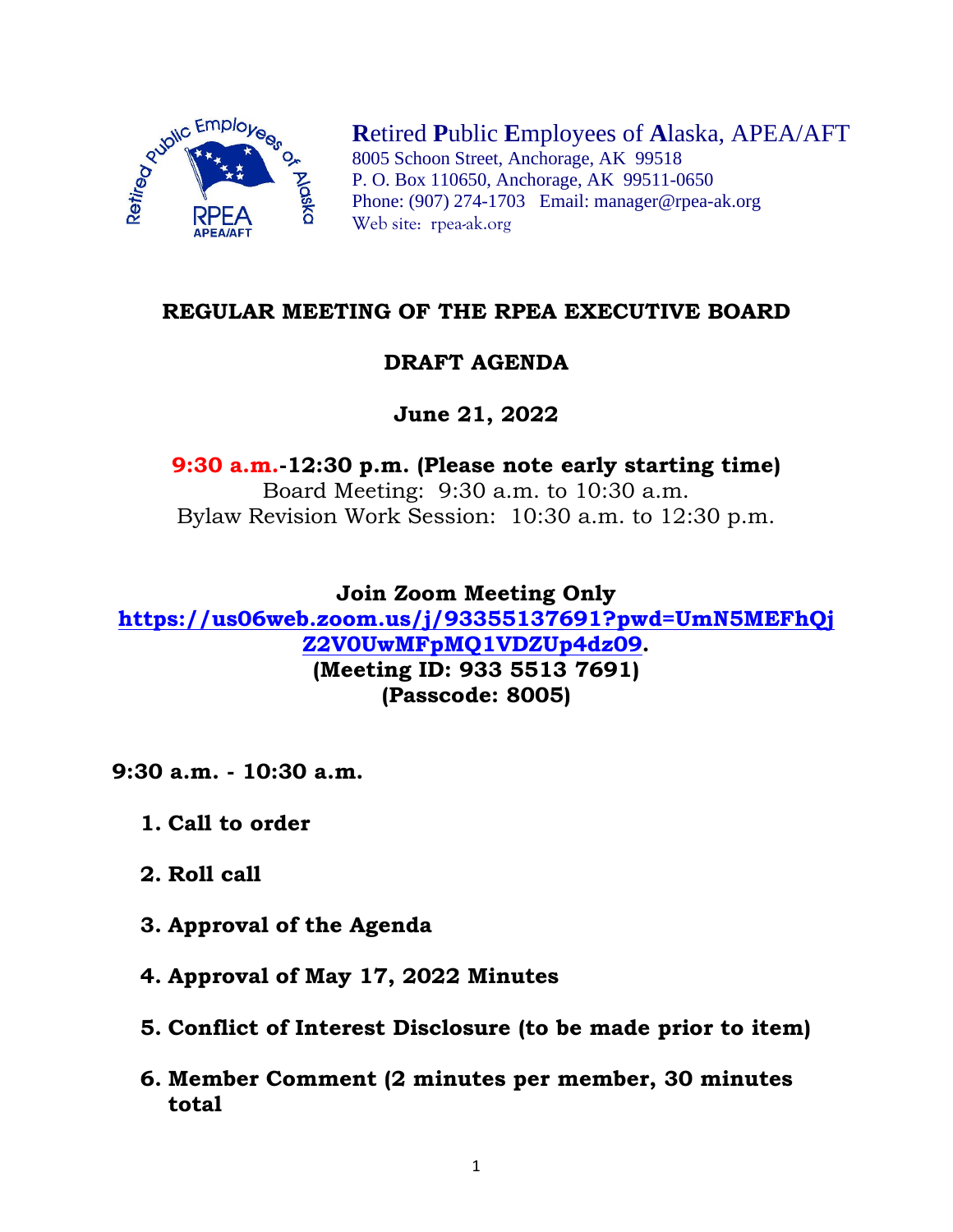### **7. Officer Reports and other Updates**

- a. President Randall Burns
- b. Executive Vice President—Fred Traber
- c. Treasurer—Wendy Woolf
- d. Secretary—Stephanie Rhoades
- e. Settlement Update

# **8. Old Business**

a. Settlement Agreement: Governor's Administrative Order No. 336

## **9. New Business**

- a. Action: Approval of the FY2023 RPEA Annual Budget
- b. Process to seek RPEA Member Interest in Serving on the Retiree Health Planning Advisory Board (RHPAB) as an RPEA Representative
- c. Legislative Committee: Should the RPEA Consider Sending Out Candidate Questionnaires?
- d. Schedule All Member meeting prior to July 8?
- e. Bylaws roll out process

### **10. Regional Vice Presidents Reports**

- a. Southcentral-Matt Nolan
- b. Southeast-Brenda Knapp
- c. Northern-Vacant

### **11. Committee Reports**

- a. MIC Director—Delisa Culpepper
- b. Communications Director—Leila Wise
	- i. Request for Committee Members
- c. Membership Director—Jeff Goldsmith
- d. Legislative Director—Cindy Spanyers
- e. EPIC Committee Jeff Goldsmith
- f. Ad Hoc Committee Constitutional Convention
- g. RHPAB RPEA Representative (Vacant)
	- i. Modernization Subcommittee Mauri Long
	- ii. Regulations Subcommittee Wendy Woolf